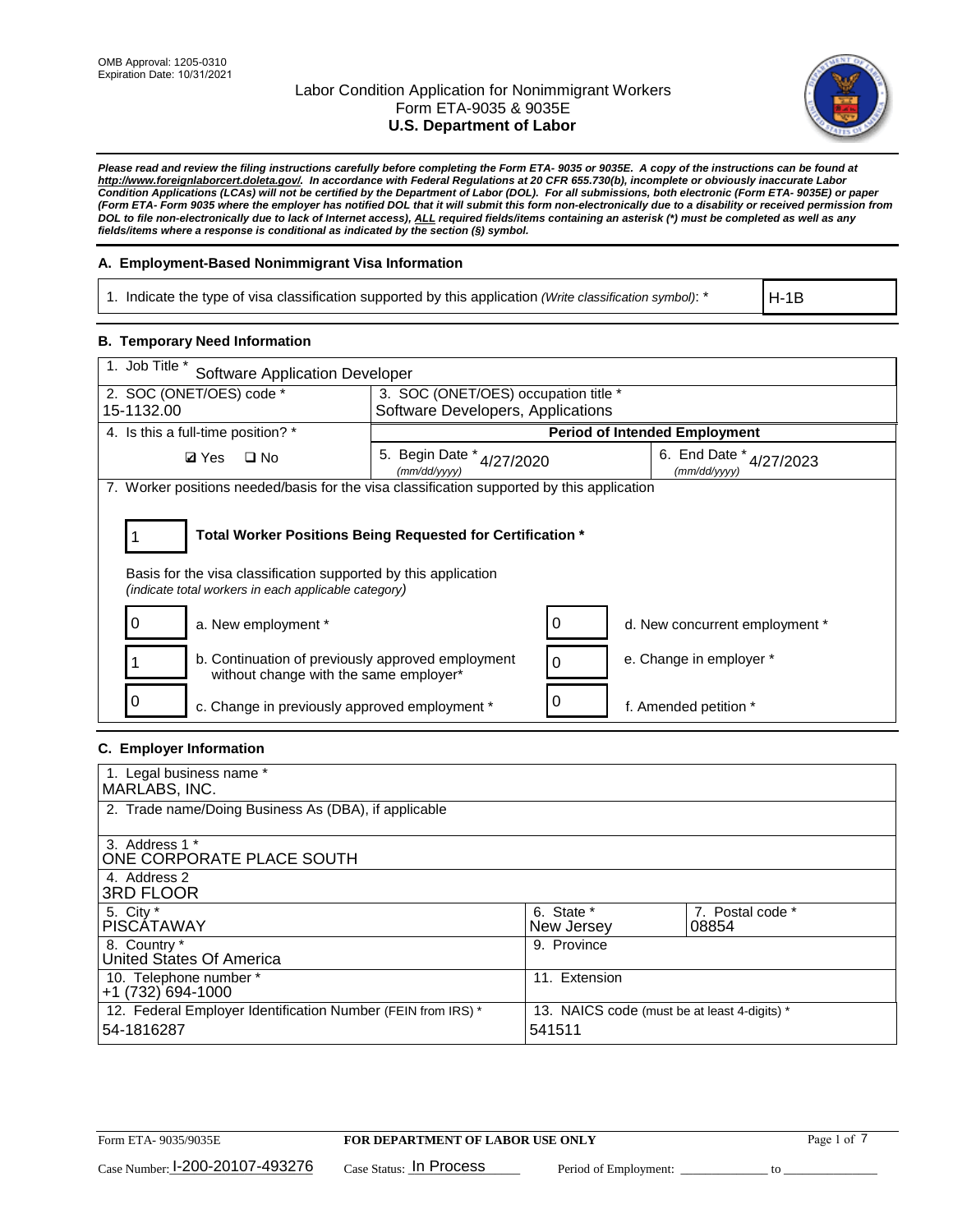

## **D. Employer Point of Contact Information**

**Important Note**: The information contained in this Section must be that of an employee of the employer who is authorized to act on behalf of the employer in labor certification matters. The information in this Section must be different from the agent or attorney information listed in Section E, unless the attorney is an employee of the employer.

| 1. Contact's last (family) name *                | 2. First (given) name * |                          | 3. Middle name(s)         |
|--------------------------------------------------|-------------------------|--------------------------|---------------------------|
| Vidyadharan                                      | Sanjay                  |                          |                           |
| 4. Contact's job title *<br>Chief Legal Officer  |                         |                          |                           |
| 5. Address 1 *<br>One Corporate Place South FL 3 |                         |                          |                           |
| 6. Address 2                                     |                         |                          |                           |
| 7. City $*$<br>Piscataway                        |                         | 8. State *<br>New Jersey | 9. Postal code *<br>08854 |
| 10. Country *<br>United States Of America        |                         | 11. Province             |                           |
| 12. Telephone number *                           | 13. Extension           | 14. E-Mail address       |                           |
| +1 (732) 694-1000                                | 1600                    | Sanjay@marlabs.com       |                           |

## **E. Attorney or Agent Information (If applicable)**

**Important Note**: The employer authorizes the attorney or agent identified in this section to act on its behalf in connection with the filing of this application.

| 1. Is the employer represented by an attorney or agent in the filing of this application? *<br>If "Yes," complete the remainder of Section E below. |                         |              |                               |                   | $\square$ Yes                                        | <b>ØNo</b> |
|-----------------------------------------------------------------------------------------------------------------------------------------------------|-------------------------|--------------|-------------------------------|-------------------|------------------------------------------------------|------------|
| 2. Attorney or Agent's last (family) name §                                                                                                         | 3. First (given) name § |              |                               | 4. Middle name(s) |                                                      |            |
| 5. Address 1 §                                                                                                                                      |                         |              |                               |                   |                                                      |            |
| 6. Address 2                                                                                                                                        |                         |              |                               |                   |                                                      |            |
| 7. City §                                                                                                                                           |                         | 8. State §   |                               |                   | 9. Postal code §                                     |            |
| 10. Country §                                                                                                                                       |                         | 11. Province |                               |                   |                                                      |            |
| 12. Telephone number §                                                                                                                              | 13. Extension           |              | 14. E-Mail address            |                   |                                                      |            |
| 15. Law firm/Business name §                                                                                                                        |                         |              | 16. Law firm/Business FEIN §  |                   |                                                      |            |
| 17. State Bar number (only if attorney) §                                                                                                           |                         |              | standing (only if attorney) § |                   | 18. State of highest court where attorney is in good |            |
| 19. Name of the highest State court where attorney is in good standing (only if attorney) §                                                         |                         |              |                               |                   |                                                      |            |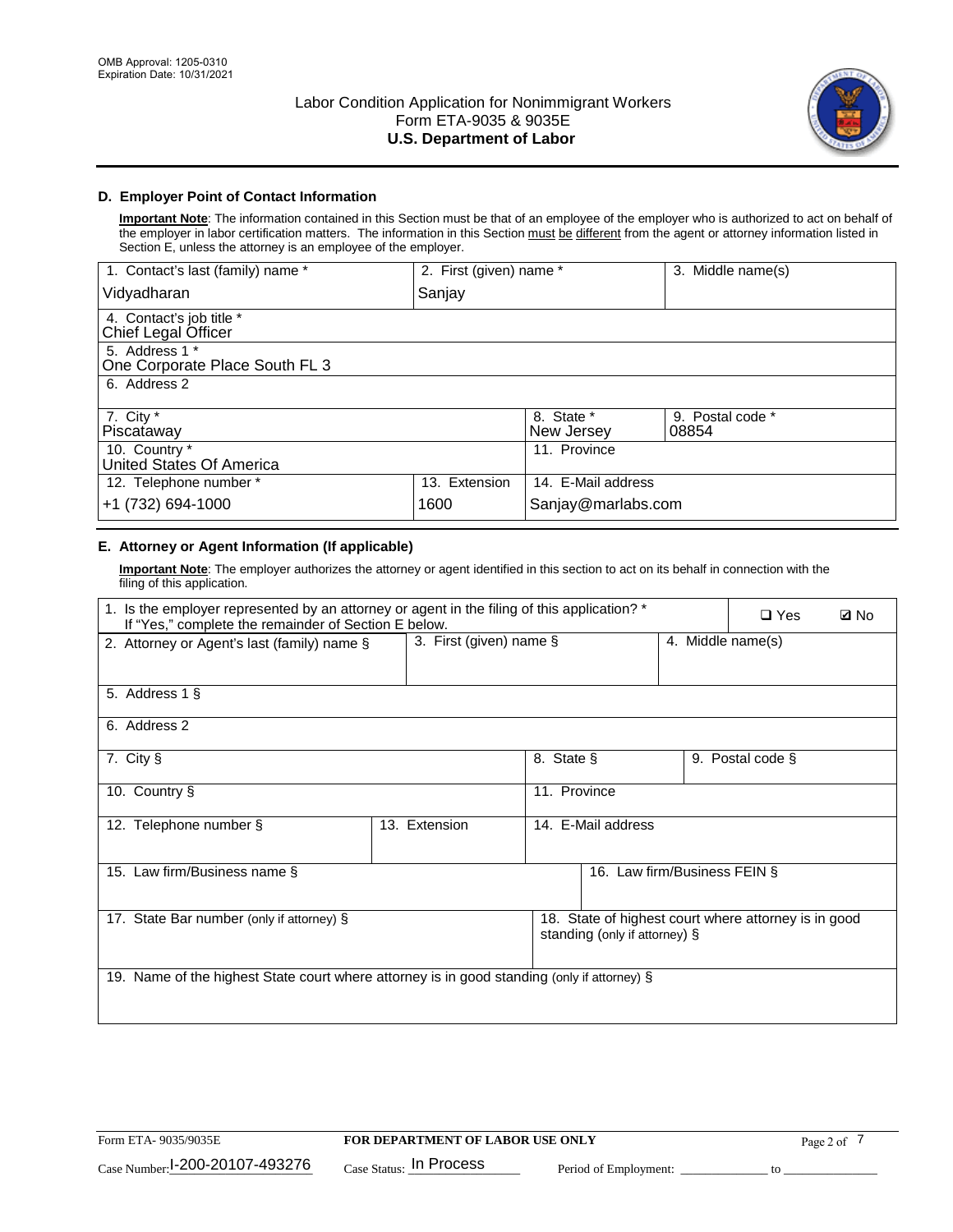

### **F. Employment and Wage Information**

**Important Note**: The employer must define the intended place(s) of employment with as much geographic specificity as possible. Each intended place(s) of employment listed below must be the worksite or physical location where the work will actually be performed and cannot be a P.O. Box. The employer must identify all intended places of employment, including those of short duration, on the LCA. 20 CFR 655.730(c)(5). If the employer is submitting this form non-electronically and the work is expected to be performed in more than one location, an attachment must be submitted in order to complete this section. An employer has the option to use either a single Form ETA-9035/9035E or multiple forms to disclose all intended places of employment. If the employer has more than ten (10) intended places of employment at the time of filing this application, the employer must file as many additional LCAs as are necessary to list all intended places of employment. See the form instructions for further information about identifying all intended places of employment.

### a.*Place of Employment Information* 1

| 1. Enter the estimated number of workers that will perform work at this place of employment under<br>the LCA.* |                                                                                                                                |  |                                          |                          | 1 |  |
|----------------------------------------------------------------------------------------------------------------|--------------------------------------------------------------------------------------------------------------------------------|--|------------------------------------------|--------------------------|---|--|
|                                                                                                                | 2. Indicate whether the worker(s) subject to this LCA will be placed with a secondary entity at this<br>place of employment. * |  | <b>Ø</b> Yes                             | $\square$ No             |   |  |
|                                                                                                                | 3. If "Yes" to question 2, provide the legal business name of the secondary entity. §                                          |  |                                          |                          |   |  |
| <b>VERIZON</b>                                                                                                 |                                                                                                                                |  |                                          |                          |   |  |
|                                                                                                                | 4. Address 1 *<br>700 HIDDEN RIDGE                                                                                             |  |                                          |                          |   |  |
|                                                                                                                | 5. Address 2                                                                                                                   |  |                                          |                          |   |  |
| 6. City $*$<br><b>IRVING</b>                                                                                   |                                                                                                                                |  | 7. County *<br><b>Dallas</b>             |                          |   |  |
|                                                                                                                | 8. State/District/Territory *                                                                                                  |  | 9. Postal code *                         |                          |   |  |
| Texas                                                                                                          |                                                                                                                                |  | 75038                                    |                          |   |  |
|                                                                                                                | 10. Wage Rate Paid to Nonimmigrant Workers *                                                                                   |  | 10a. Per: (Choose only one)*             |                          |   |  |
|                                                                                                                | From $\text{\$}$ 94400 00 To: $\text{\$}$                                                                                      |  | □ Hour □ Week □ Bi-Weekly □ Month □ Year |                          |   |  |
|                                                                                                                | 11. Prevailing Wage Rate *                                                                                                     |  | 11a. Per: (Choose only one)*             |                          |   |  |
|                                                                                                                | $\sin 94307$ 00                                                                                                                |  | □ Hour □ Week □ Bi-Weekly □ Month ☑ Year |                          |   |  |
|                                                                                                                | Questions 12-14. Identify the source used for the prevailing wage (PW) (check and fully complete only one): *                  |  |                                          |                          |   |  |
| 12.                                                                                                            | A Prevailing Wage Determination (PWD) issued by the Department of Labor                                                        |  |                                          | a. PWD tracking number § |   |  |
| 13.<br>$\blacktriangleright$                                                                                   | A PW obtained independently from the Occupational Employment Statistics (OES) Program                                          |  |                                          |                          |   |  |
|                                                                                                                | a. Wage Level (check one): §                                                                                                   |  |                                          | b. Source Year §         |   |  |
|                                                                                                                | ☑ ⊪<br>$\square$ $\square$<br>$\Box$ IV<br>$\Box$ N/A<br>l 11                                                                  |  |                                          | 7/1/2019 - 6/30/2020     |   |  |
| 14.                                                                                                            | A PW obtained using another legitimate source (other than OES) or an independent authoritative source                          |  |                                          |                          |   |  |
|                                                                                                                | a. Source Type (check one): §<br>b. Source Year §                                                                              |  |                                          |                          |   |  |
|                                                                                                                | $\Box$ CBA<br>$\Box$ DBA<br>$\square$ SCA<br>$\Box$ Other/ PW Survey                                                           |  |                                          |                          |   |  |
|                                                                                                                | c. If responded "Other/ PW Survey" in question 14.a, enter the name of the survey producer or publisher §                      |  |                                          |                          |   |  |
|                                                                                                                |                                                                                                                                |  |                                          |                          |   |  |
|                                                                                                                | d. If responded "Other/ PW Survey" in question 14.a, enter the title or name of the PW survey §                                |  |                                          |                          |   |  |
|                                                                                                                |                                                                                                                                |  |                                          |                          |   |  |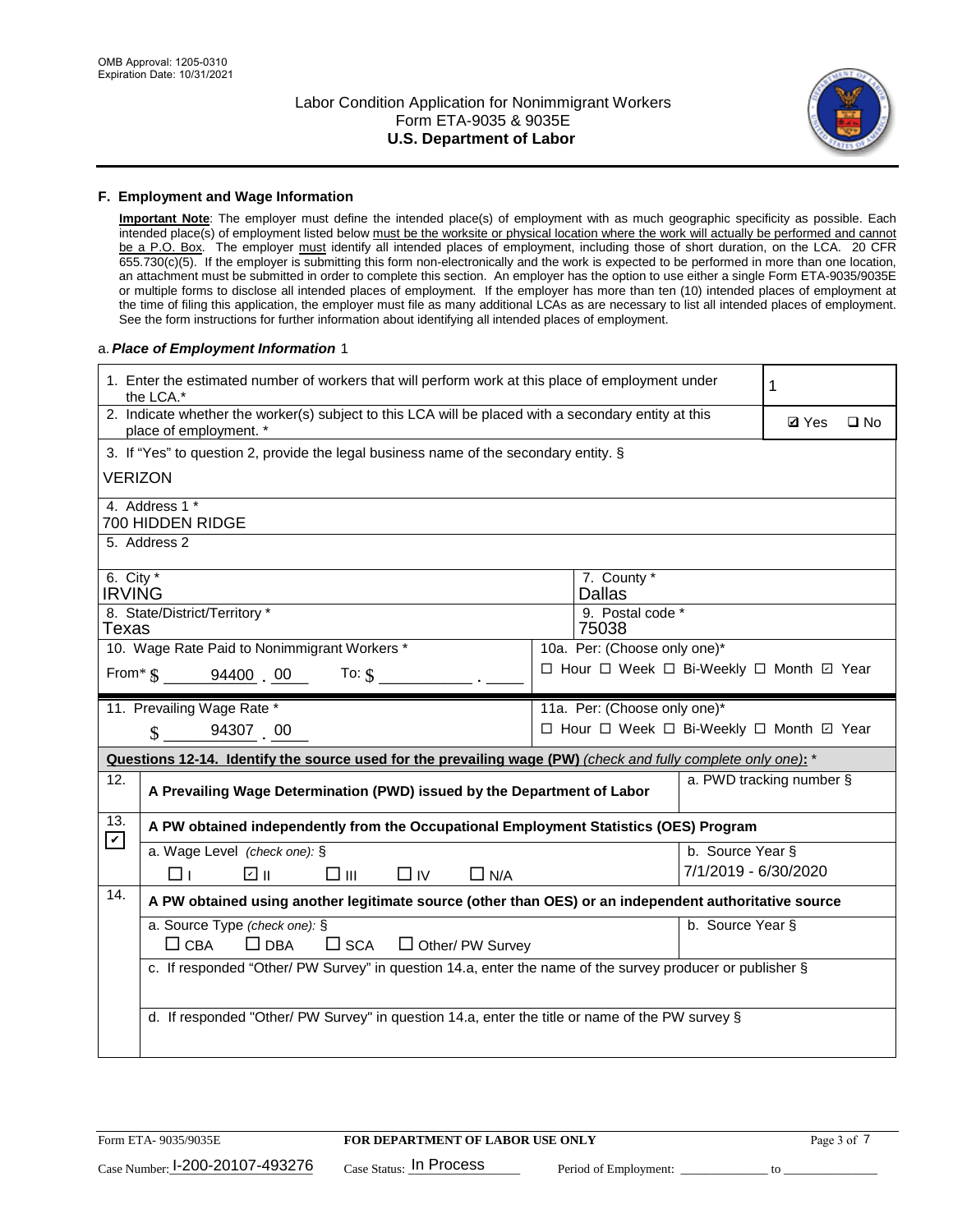

## **G. Employer Labor Condition Statements**

! *Important Note:* In order for your application to be processed, you MUST read Section G of the Form ETA-9035CP - General Instructions for the 9035 & 9035E under the heading "Employer Labor Condition Statements" and agree to all four (4) labor condition statements summarized below:

- (1) **Wages:** The employer shall pay nonimmigrant workers at least the prevailing wage or the employer's actual wage, whichever is higher, and pay for non-productive time. The employer shall offer nonimmigrant workers benefits and eligibility for benefits provided as compensation for services on the same basis as the employer offers to U.S. workers. The employer shall not make deductions to recoup a business expense(s) of the employer including attorney fees and other costs connected to the performance of H-1B, H-1B1, or E-3 program functions which are required to be performed by the employer. This includes expenses related to the preparation and filing of this LCA and related visa petition information. 20 CFR 655.731;
- (2) **Working Conditions:** The employer shall provide working conditions for nonimmigrants which will not adversely affect the working conditions of workers similarly employed. The employer's obligation regarding working conditions shall extend for the duration of the validity period of the certified LCA or the period during which the worker(s) working pursuant to this LCA is employed by the employer, whichever is longer. 20 CFR 655.732;
- (3) **Strike, Lockout, or Work Stoppage:** At the time of filing this LCA, the employer is not involved in a strike, lockout, or work stoppage in the course of a labor dispute in the occupational classification in the area(s) of intended employment. The employer will notify the Department of Labor within 3 days of the occurrence of a strike or lockout in the occupation, and in that event the LCA will not be used to support a petition filing with the U.S. Citizenship and Immigration Services (USCIS) until the DOL Employment and Training Administration (ETA) determines that the strike or lockout has ended. 20 CFR 655.733; and
- (4) **Notice:** Notice of the LCA filing was provided no more than 30 days before the filing of this LCA or will be provided on the day this LCA is filed to the bargaining representative in the occupation and area of intended employment, or if there is no bargaining representative, to workers in the occupation at the place(s) of employment either by electronic or physical posting. This notice was or will be posted for a total period of 10 days, except that if employees are provided individual direct notice by e-mail, notification need only be given once. A copy of the notice documentation will be maintained in the employer's public access file. A copy of this LCA will be provided to each nonimmigrant worker employed pursuant to the LCA. The employer shall, no later than the date the worker(s) report to work at the place(s) of employment, provide a signed copy of the certified LCA to the worker(s) working pursuant to this LCA. 20 CFR 655.734.

1. **I have read and agree to** Labor Condition Statements 1, 2, 3, and 4 above and as fully explained in Section G of the Form ETA-9035CP – General Instructions for the 9035 & 9035E and the Department's regulations at 20 CFR 655 Subpart H. \*

**Ø**Yes ロNo

### **H. Additional Employer Labor Condition Statements –H-1B Employers ONLY**

!**Important Note***:* In order for your H-1B application to be processed, you MUST read Section H – Subsection 1 of the Form ETA 9035CP – General Instructions for the 9035 & 9035E under the heading "Additional Employer Labor Condition Statements" and answer the questions below.

#### *a. Subsection 1*

| 1. At the time of filing this LCA, is the employer H-1B dependent? §                                                                                                                                                                                            |  |  | $\square$ No |              |
|-----------------------------------------------------------------------------------------------------------------------------------------------------------------------------------------------------------------------------------------------------------------|--|--|--------------|--------------|
| 2. At the time of filing this LCA, is the employer a willful violator? $\S$                                                                                                                                                                                     |  |  | ⊡ No         |              |
| 3. If "Yes" is marked in questions H.1 and/or H.2, you must answer "Yes" or "No" regarding<br>whether the employer will use this application ONLY to support H-1B petitions or extensions of<br>status for exempt H-1B nonimmigrant workers? §                  |  |  | $\Box$ No    |              |
| 4. If "Yes" is marked in question H.3, identify the statutory basis for the<br>■ \$60,000 or higher annual wage<br>exemption of the H-1B nonimmigrant workers associated with this<br>□ Master's Degree or higher in related specialty<br>$\Box$ Both<br>LCA. § |  |  |              |              |
| H-1B Dependent or Willful Violator Employers -Master's Degree or Higher Exemptions ONLY                                                                                                                                                                         |  |  |              |              |
| 5. Indicate whether a completed Appendix A is attached to this LCA covering any H-1B<br>nonimmigrant worker for whom the statutory exemption will be based <b>ONLY</b> on attainment of a<br>Master's Degree or higher in related specialty. §                  |  |  | ⊡ No         | <b>Q</b> N/A |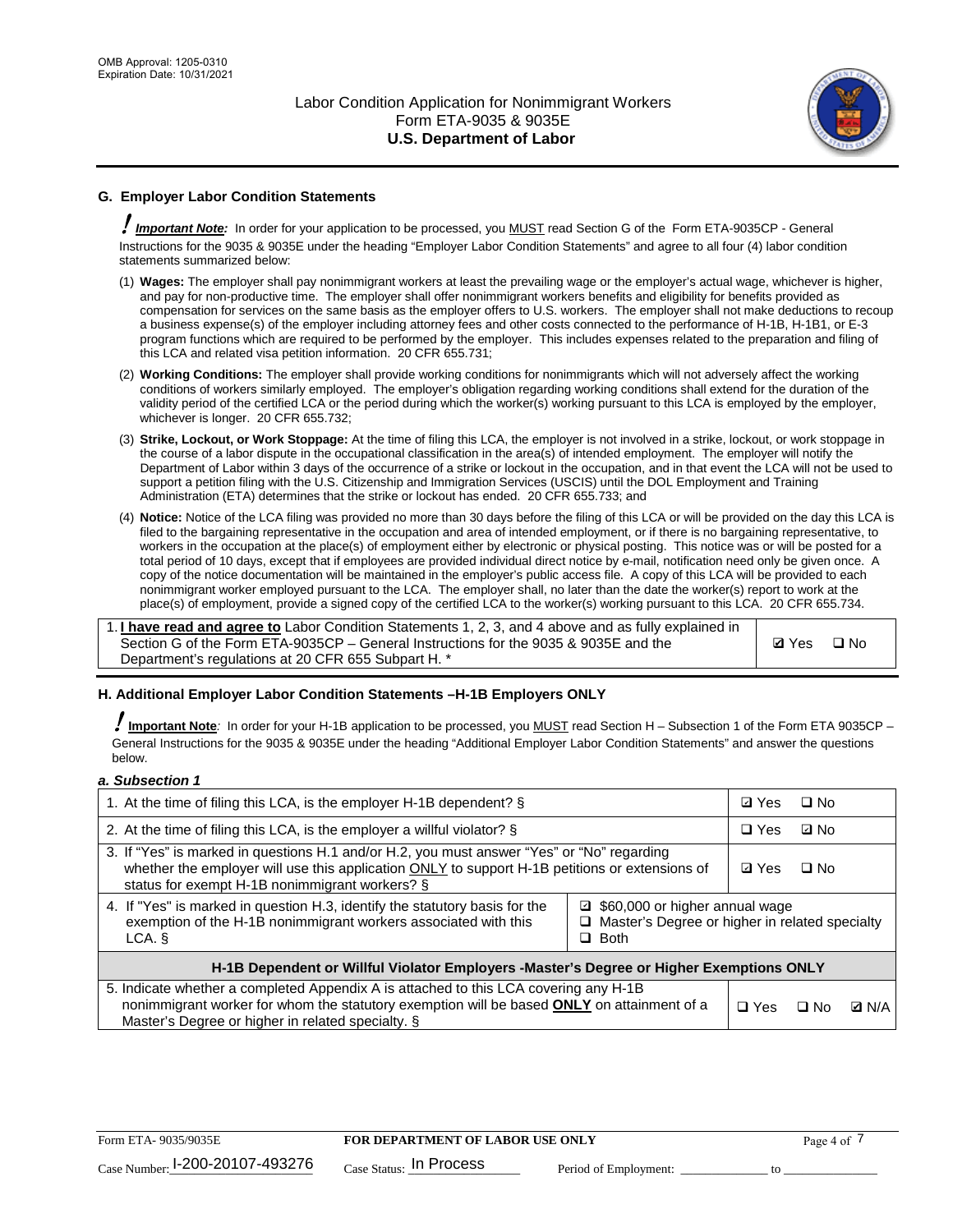

**If you marked "Yes" to questions H.a.1 (H-1B dependent) and/or H.a.2 (H-1B willful violator) and "No" to question H.a.3 (exempt H-1B nonimmigrant workers), you MUST read Section H – Subsection 2 of the Form ETA 9035CP – General Instructions for the 9035 & 9035E under the heading "Additional Employer Labor Condition Statements" and indicate your agreement to all three (3) additional statements summarized below.**

#### *b. Subsection 2*

- A. **Displacement:** An H-1B dependent or willful violator employer is prohibited from displacing a U.S. worker in its own workforce within the period beginning 90 days before and ending 90 days after the date of filing of the visa petition. 20 CFR 655.738(c);
- B. **Secondary Displacement:** An H-1B dependent or willful violator employer is prohibited from placing an H-1B nonimmigrant worker(s) with another/secondary employer where there are indicia of an employment relationship between the nonimmigrant worker(s) and that other/secondary employer (thus possibly affecting the jobs of U.S. workers employed by that other employer), unless and until the employer subject to this LCA makes the inquiries and/or receives the information set forth in 20 CFR 655.738(d)(5) concerning that other/secondary employer's displacement of similarly employed U.S. workers in its workforce within the period beginning 90 days before and ending 90 days after the date of such placement. 20 CFR 655.738(d). Even if the required inquiry of the secondary employer is made, the H-1B dependent or willful violator employer will be subject to a finding of a violation of the secondary displacement prohibition if the secondary employer, in fact, displaces any U.S. worker(s) during the applicable time period; and
- C. **Recruitment and Hiring:** Prior to filing this LCA or any petition or request for extension of status for nonimmigrant worker(s) supported by this LCA, the H-1B dependent or willful violator employer must take good faith steps to recruit U.S. workers for the job(s) using procedures that meet industry-wide standards and offer compensation that is at least as great as the required wage to be paid to the nonimmigrant worker(s) pursuant to 20 CFR 655.731(a). The employer must offer the job(s) to any U.S. worker who applies and is equally or better qualified for the job than the nonimmigrant worker. 20 CFR 655.739.

| 6. I have read and agree to Additional Employer Labor Condition Statements A, B, and C above and |       |           |
|--------------------------------------------------------------------------------------------------|-------|-----------|
| as fully explained in Section H – Subsections 1 and 2 of the Form ETA 9035CP – General           | □ Yes | $\Box$ No |
| Instructions for the 9035 & 9035E and the Department's regulations at 20 CFR 655 Subpart H. §    |       |           |

### **I. Public Disclosure Information**

! **Important Note***:* You must select one or both of the options listed in this Section.

**sqrt** Employer's principal place of business □ Place of employment

### **J. Notice of Obligations**

A. Upon receipt of the certified LCA, the employer must take the following actions:

- o Print and sign a hard copy of the LCA if filing electronically (20 CFR 655.730(c)(3));<br>
Maintain the original signed and certified LCA in the employer's files (20 CFR 655.7
- Maintain the original signed and certified LCA in the employer's files (20 CFR 655.705(c)(2); 20 CFR 655.730(c)(3); and 20 CFR 655.760); and
- o Make a copy of the LCA, as well as necessary supporting documentation required by the Department of Labor regulations, available for public examination in a public access file at the employer's principal place of business in the U.S. or at the place of employment within one working day after the date on which the LCA is filed with the Department of Labor (20 CFR 655.705(c)(2) and 20 CFR 655.760).
- B. The employer must develop sufficient documentation to meet its burden of proof with respect to the validity of the statements made in its LCA and the accuracy of information provided, in the event that such statement or information is challenged (20 CFR 655.705(c)(5) and 20 CFR 655.700(d)(4)(iv)).
- C. The employer must make this LCA, supporting documentation, and other records available to officials of the Department of Labor upon request during any investigation under the Immigration and Nationality Act (20 CFR 655.760 and 20 CFR Subpart I).

*I declare under penalty of perjury that I have read and reviewed this application and that to the best of my knowledge, the*  information contained therein is true and accurate. I understand that to knowingly furnish materially false information in the *preparation of this form and any supplement thereto or to aid, abet, or counsel another to do so is a federal offense punishable by fines, imprisonment, or both (18 U.S.C. 2, 1001,1546,1621).*

| 1. Last (family) name of hiring or designated official *   2. First (given) name of hiring or designated official *   3. Middle initial §<br>Vidyadharan | Saniav           |  |
|----------------------------------------------------------------------------------------------------------------------------------------------------------|------------------|--|
| 4. Hiring or designated official title *<br>Chief Legal Officer                                                                                          |                  |  |
| 5. Signature *                                                                                                                                           | 6. Date signed * |  |

| Form ETA-9035/9035E                         | FOR DEPARTMENT OF LABOR USE ONLY   |                       |  |
|---------------------------------------------|------------------------------------|-----------------------|--|
| $_{\text{Case Number:}}$ I-200-20107-493276 | $_{\rm Case~S status:}$ In Process | Period of Employment: |  |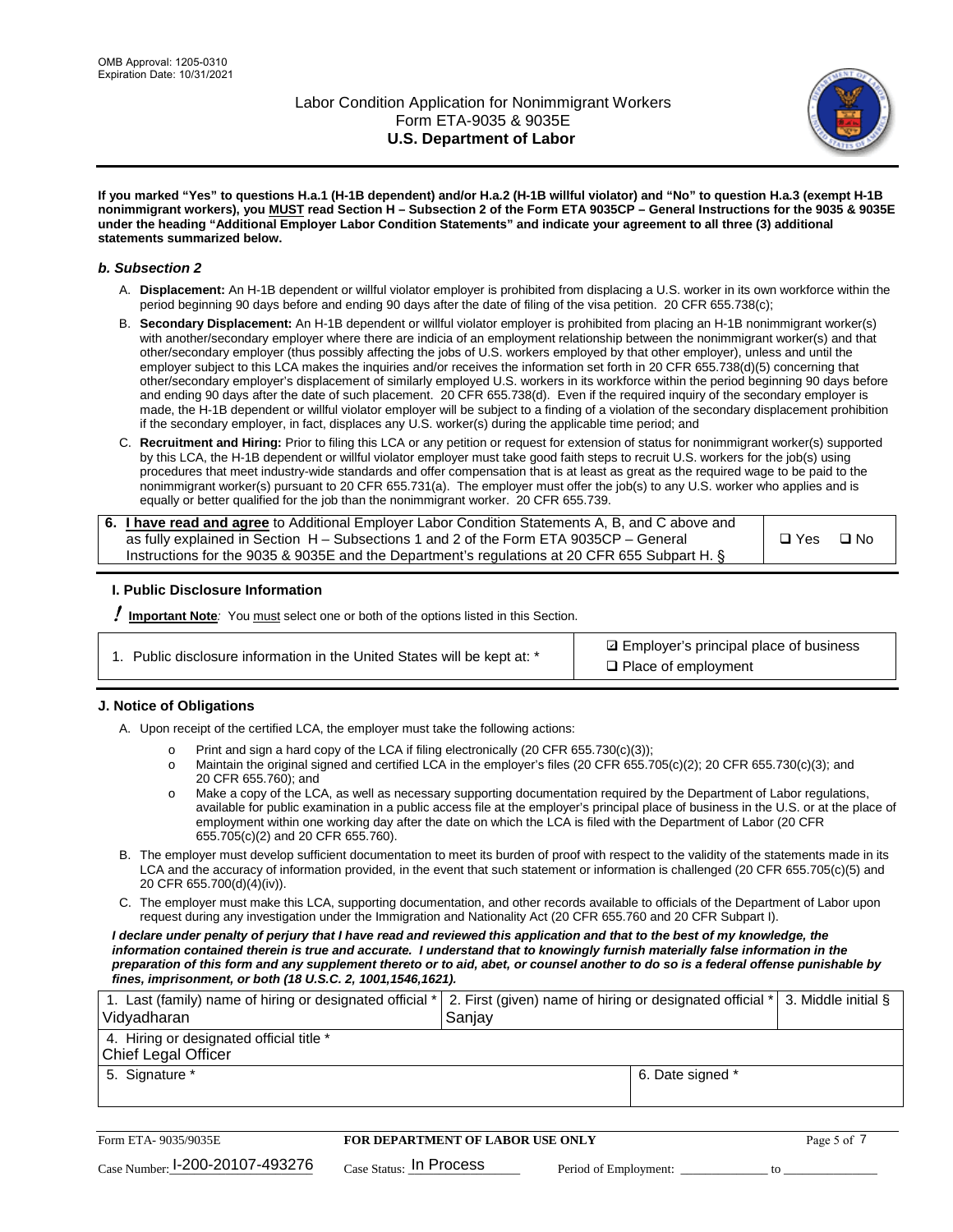

## **K. LCA Preparer**

**Important Note**: Complete this section if the preparer of this LCA is a person other than the one identified in either Section D (employer point of contact) or E (attorney or agent) of this application.

| 1. Last (family) name $\S$                                                                   | 2. First (given) name §          | 3. Middle initial |
|----------------------------------------------------------------------------------------------|----------------------------------|-------------------|
| Complido                                                                                     | Marilou                          |                   |
| 4. Firm/Business name §                                                                      |                                  |                   |
| Marlabs, Inc.                                                                                |                                  |                   |
| 5. E-Mail address §<br>marilou@marlabs.com                                                   |                                  |                   |
| L. U.S. Government Agency Use (ONLY)                                                         |                                  |                   |
| By virtue of the signature below, the Department of Labor hereby acknowledges the following: |                                  |                   |
| This certification is valid from This certification is valid from                            |                                  |                   |
|                                                                                              |                                  |                   |
| Department of Labor, Office of Foreign Labor Certification                                   | Certification Date (date signed) |                   |

 $\frac{1111100688}{1111100688}$ I-200-20107-493276 In Process

Case number **Case Status** Case Status **Case Status** 

*The Department of Labor is not the guarantor of the accuracy, truthfulness, or adequacy of a certified LCA.*

### **M. Signature Notification and Complaints**

The signatures and dates signed on this form will not be filled out when electronically submitting to the Department of Labor for processing, but **MUST** be complete when submitting non-electronically. If the application is submitted electronically, any resulting certification **MUST** be signed *immediately upon receipt* from DOL before it can be submitted to USCIS for final processing.

Complaints alleging misrepresentation of material facts in the LCA and/or failure to comply with the terms of the LCA may be filed using the WH-4 Form with any office of the Wage and Hour Division, U.S. Department of Labor. A listing of the Wage and Hour Division offices can be obtained at www.dol.gov/whd. Complaints alleging failure to offer employment to an equally or better qualified U.S. worker, or an employer's misrepresentation regarding such offer(s) of employment, may be filed with the U.S. Department of Justice, Civil Rights Division, Immigrant and Employee Rights Section, 950 Pennsylvania Avenue, NW, # IER, NYA 9000, Washington, DC, 20530, and additional information can be obtained at www.justice.gov. Please note that complaints should be filed with the Civil Rights Division, Immigrant and Employee Rights Section at the Department of Justice only if the violation is by an employer who is H-1B dependent or a willful violator as defined in 20 CFR 655.710(b) and 655.734(a)(1)(ii).

### **N. OMB Paperwork Reduction Act** *(1205-0310)*

These reporting instructions have been approved under the Paperwork Reduction Act of 1995. Persons are not required to respond to this collection of information unless it displays a currently valid OMB control number. Your response is required to receive the benefit of consideration of your application. (Immigration and Nationality Act, Section 212(n) and (t) and 214(c)). Public reporting burden for this collection of information, which is to assist with program management and to meet Congressional and statutory requirements, is estimated to average 75 minutes per response, including the time to review instructions, search existing data sources, gather and maintain the data needed, and complete and review the collection of information.

Send comments regarding this burden estimate or any other aspect of this collection of information, including suggestions for reducing this burden, to the U.S. Department of Labor, Employment and Training Administration, Office of Foreign Labor Certification, 200 Constitution Ave., NW, Box PPII 12-200, Washington, DC, 20210. (Paperwork Reduction Project OMB 1205-0310.) **Do NOT send the completed application to this address.**

| Form ETA-9035/9035E                         | <b>FOR DEPARTMENT OF LABOR USE ONLY</b> | Page 6 of             |  |
|---------------------------------------------|-----------------------------------------|-----------------------|--|
| $_{\text{Case Number:}}$ I-200-20107-493276 | $_{\text{Case Status:}}$ In Process     | Period of Employment: |  |